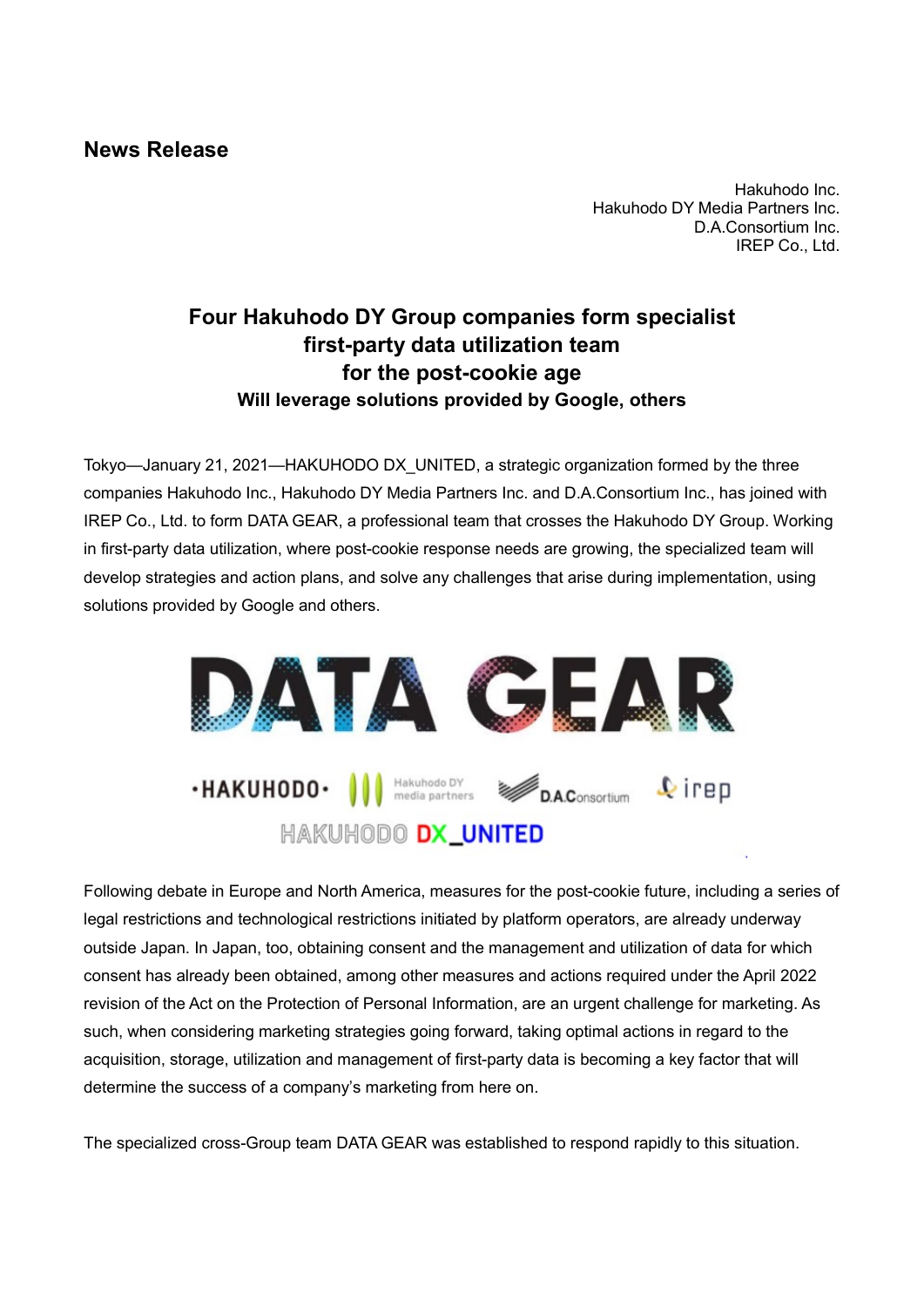## Overview of DATA GEAR



DATA GEAR is a cross-Group unit that possesses six functions necessary for utilizing the first-party data that will be essential to companies' marketing activities in a post-cookie world: Integrated marketing and communication, measure design, marketing system consulting, data analytics, data engineering, and solution development.

By bringing together HAKUHODO\_DX UNITED, which advances clients' digital transformation (DX) in an integrated manner through marketing DX and media DX, and IREP, a performance-focused digital agency that delivers specific goals in client business using cutting-edge digital technology and advanced marketing strategies, the team delivers a one-stop structure for the utilization of first-party data.

Specifically, it solves challenges across advertising, owned media and CRM, from planning strategies for the acquisition and use of the right data, through to implementation and analysis, in one stop, using Google Marketing Platform and Google Cloud™. By linking various marketing solutions and Google solutions, it also supports further optimization of marketing.

This enables the smooth implementation of post-cookie measures using Google Analytics™ and other tools already in place at many companies. For companies that are yet to begin their DX journey, too, using Google Analytics 4 and BigQuery™ can realize their first step in that direction: democratizing data.

Going forward, DATA GEAR will also roll out its own independently developed solutions and services, to offer an array of solutions for marketing DX in a post-cookie world.